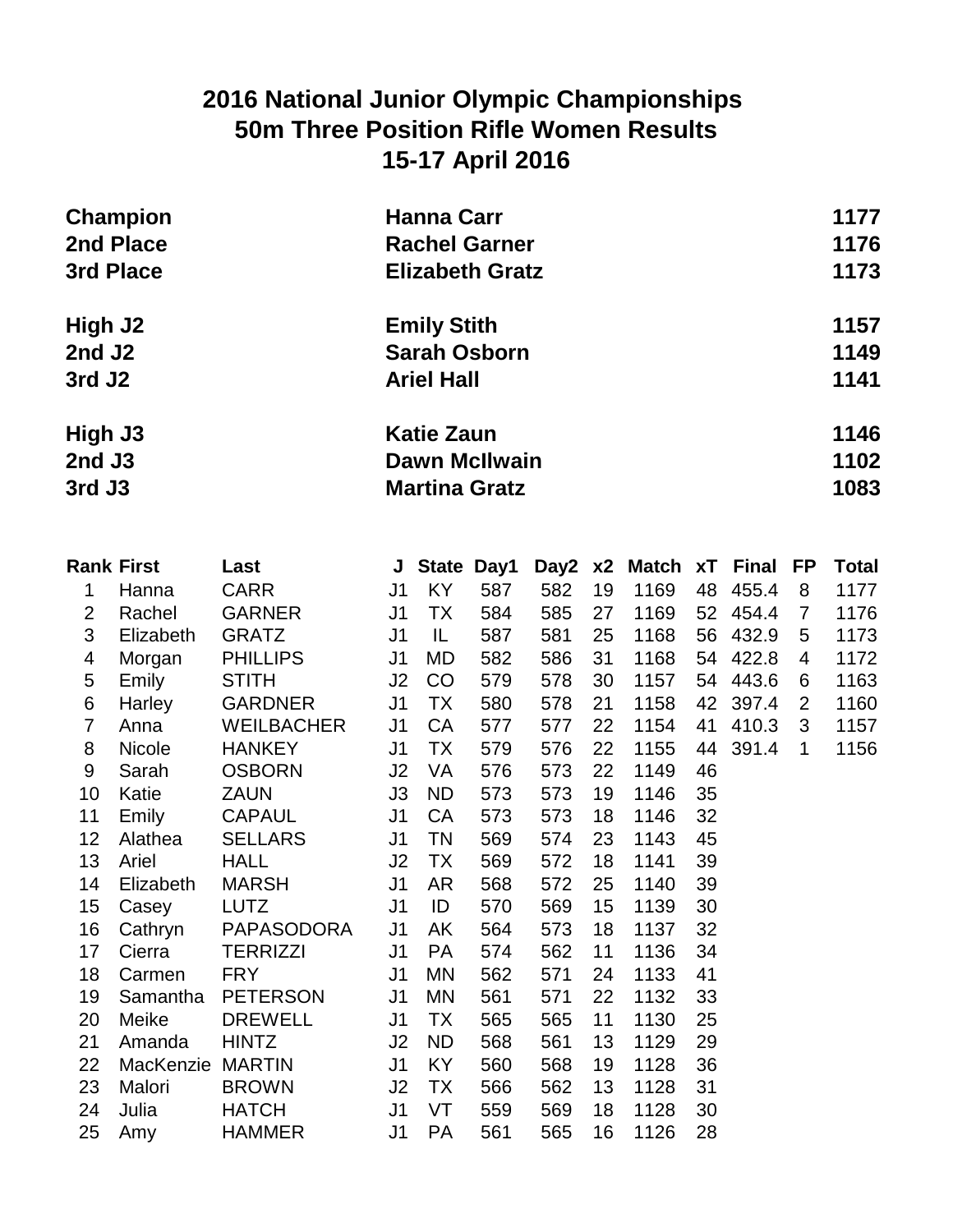| 26 | Jessica        | <b>HAIG</b>         | J1             | <b>NY</b> | 567 | 558 | 14             | 1125 | 33 |
|----|----------------|---------------------|----------------|-----------|-----|-----|----------------|------|----|
| 27 | Kaitlyn        | <b>KUTZ</b>         | J <sub>2</sub> | <b>CT</b> | 557 | 567 | 20             | 1124 | 35 |
| 28 | Sarah          | <b>HICKEY</b>       | J <sub>1</sub> | MD        | 561 | 562 | 23             | 1123 | 45 |
| 29 | Kendra         | <b>JACOBS</b>       | J <sub>1</sub> | <b>SD</b> | 563 | 560 | 18             | 1123 | 33 |
| 30 | Elizabeth      | <b>DUTTON</b>       | J <sub>2</sub> | <b>NH</b> | 561 | 559 | 15             | 1120 | 37 |
| 31 | Paige          | <b>PRUDEN</b>       | J <sub>1</sub> | ТX        | 560 | 560 | 17             | 1120 | 33 |
| 32 | Derya          | <b>PEKARI</b>       | J <sub>1</sub> | VA        | 551 | 566 | 18             | 1117 | 34 |
| 33 | Catherine      | <b>MILLER</b>       | J <sub>1</sub> | TN        | 556 | 560 | 12             | 1116 | 27 |
| 34 | Abigail        | <b>GORDON</b>       | J <sub>2</sub> | TX        | 570 | 545 | 17             | 1115 | 32 |
| 35 | Torrance       | <b>KANG</b>         | J <sub>1</sub> | MD        | 550 | 564 | 16             | 1114 | 33 |
| 36 | Dana           | <b>BOWEN</b>        | J <sub>2</sub> | GA        | 560 | 554 | 16             | 1114 | 29 |
| 37 | <b>Taylor</b>  | <b>GIBSON</b>       | J2             | <b>OR</b> | 551 | 561 | 19             | 1112 | 30 |
| 38 | Emily          | <b>FITZGERALD</b>   | J2             | <b>NM</b> | 552 | 560 | 15             | 1112 | 28 |
| 39 | Amy            | <b>GENTRY</b>       | J <sub>1</sub> | AK        | 557 | 555 | 12             | 1112 | 25 |
| 40 | Mary           | <b>PRATT</b>        | J <sub>1</sub> | GA        | 557 | 551 | 17             | 1108 | 32 |
| 41 | Abigail        | <b>WENSELL</b>      | J <sub>1</sub> | <b>FL</b> | 553 | 554 | 15             | 1107 | 32 |
| 42 | Cassidy        | <b>WILSON</b>       | J <sub>2</sub> | <b>WA</b> | 554 | 553 | 11             | 1107 | 27 |
| 43 | <b>Molly</b>   | <b>MCGHIN</b>       | J2             | GA        | 551 | 554 | 13             | 1105 | 30 |
| 44 | Sydney         | <b>GOLDSCHLAG</b>   | J <sub>1</sub> | <b>NY</b> | 551 | 553 | 16             | 1104 | 30 |
| 45 | <b>Kristen</b> | <b>HEMPHILL</b>     | J <sub>2</sub> | ТX        | 548 | 556 | 17             | 1104 | 27 |
| 46 | MacKenzie      | <b>CONANT</b>       | J2             | МA        | 551 | 553 | 12             | 1104 | 21 |
| 47 | Kayla          | <b>GADEKEN</b>      | J <sub>1</sub> | <b>NE</b> | 560 | 543 | 14             | 1103 | 28 |
| 48 | Dawn           | <b>MCILWAIN</b>     | J3             | CA        | 547 | 555 | 16             | 1102 | 30 |
| 49 | <b>Brianna</b> | <b>SHAW</b>         | J <sub>1</sub> | KS        | 552 | 547 | 11             | 1099 | 29 |
| 50 | Ashley         | <b>SWEARINGEN</b>   | J <sub>2</sub> | <b>WY</b> | 544 | 555 | 12             | 1099 | 25 |
| 51 | Annabelle      | <b>STANEC</b>       | J2             | Oh        | 550 | 549 | 16             | 1099 | 25 |
| 52 | Quinn          | <b>COMBS</b>        | J <sub>1</sub> | <b>PA</b> | 537 | 562 | 12             | 1099 | 15 |
| 53 | Olivia         | <b>GRATZ</b>        | J2             | IL        | 553 | 545 | 16             | 1098 | 32 |
| 54 | Kelcy          | <b>MCGRATH</b>      | J <sub>2</sub> | AK        | 545 | 553 | 12             | 1098 | 26 |
| 55 | Alexandra      | <b>WEISENBURGER</b> | J <sub>2</sub> | МT        | 546 | 552 | 9              | 1098 | 22 |
| 56 | Jessica        | <b>BOYCE</b>        | J2             | UT        | 539 | 550 | $\overline{7}$ | 1089 | 17 |
| 57 | Martina        | <b>GRATZ</b>        | J3             | IL        | 541 | 542 | 7              | 1083 | 22 |
| 58 | Melanie        | <b>WEST</b>         | J <sub>1</sub> | MI        | 527 | 556 | 16             | 1083 | 21 |
| 59 | Angeline       | <b>HENRY</b>        | J <sub>2</sub> | TX        | 548 | 534 | 8              | 1082 | 24 |
| 60 | <b>Natalie</b> | <b>KATSUYAMA</b>    | J3             | CA        | 547 | 535 | 9              | 1082 | 20 |
| 61 | Lilly          | <b>VONDERAU</b>     | J <sub>1</sub> | AL        | 533 | 545 | 10             | 1078 | 23 |
| 62 | Marleigh       | <b>DUNCAN</b>       | J3             | <b>NC</b> | 528 | 543 | 14             | 1071 | 24 |
| 63 | Rachel         | <b>OLAH</b>         | J <sub>1</sub> | MI        | 536 | 535 | 15             | 1071 | 23 |
| 64 | Dorothy        | <b>SANIDAD</b>      | J <sub>2</sub> | HI        | 521 | 542 | 8              | 1063 | 10 |
| 65 | Elizabeth      | <b>PARENT</b>       | J <sub>1</sub> | IN        | 517 | 538 | 8              | 1055 | 17 |
| 66 | <b>Nicole</b>  | <b>FRANKEL</b>      | J <sub>1</sub> | <b>NJ</b> | 529 | 524 | 8              | 1053 | 17 |
| 67 | Samantha       | <b>SANDIFER</b>     | J <sub>1</sub> | <b>MS</b> | 523 | 526 | 9              | 1049 | 14 |
| 68 | Lauren         | <b>COX</b>          | J <sub>2</sub> | WV        | 513 | 529 | $\overline{7}$ | 1042 | 18 |
| 69 | Shelby         | <b>VARNEY</b>       | J <sub>2</sub> | MЕ        | 504 | 513 | 10             | 1017 | 20 |
| 70 | Shayna         | <b>THOMAS</b>       | J3             | <b>WY</b> | 464 | 454 | 1              | 918  | 4  |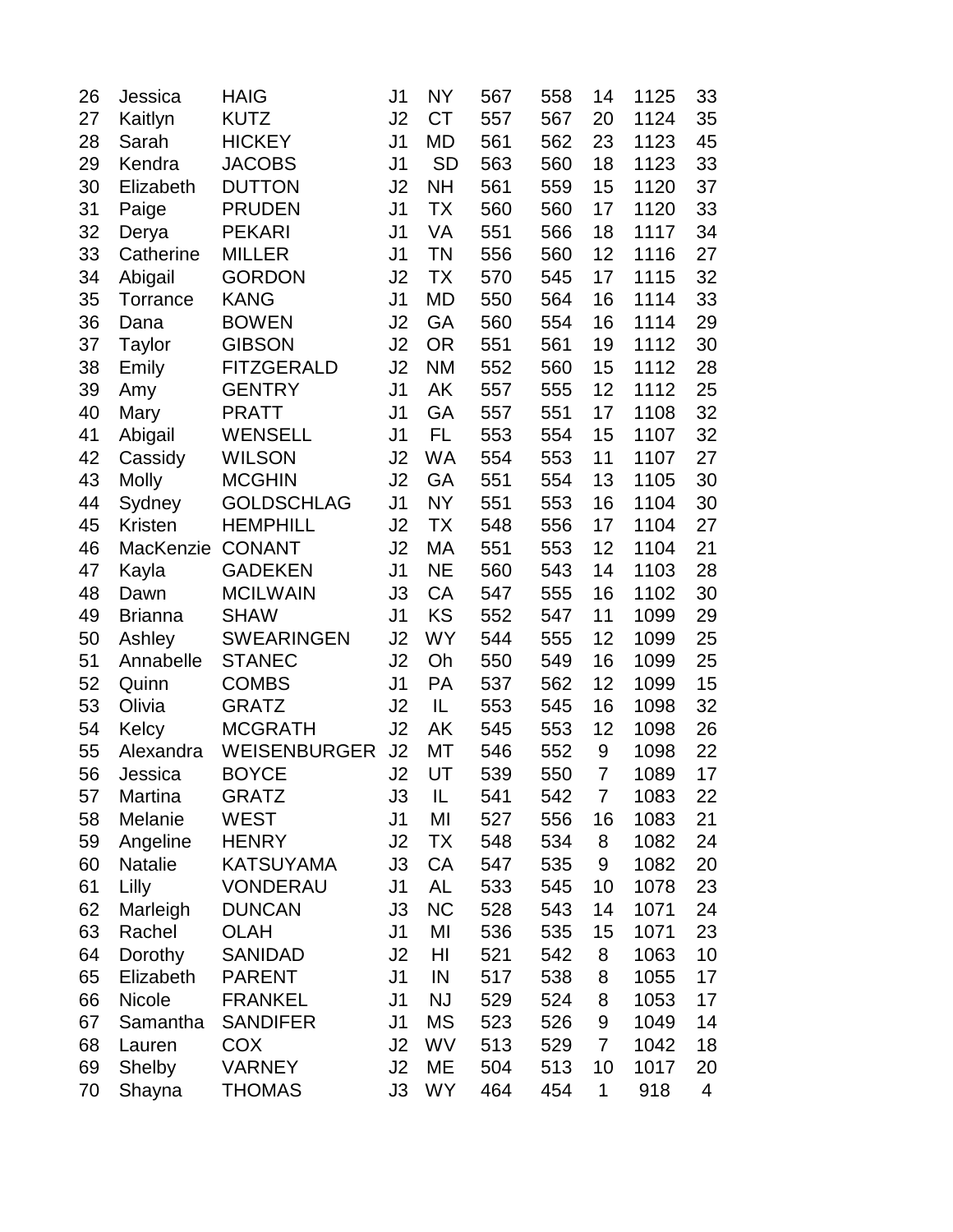## **2016 National Junior Olympic Championships 10m Air Rifle Women Results 15-17 April 2016**

|                                                     | <b>Champion</b><br>2nd Place<br>3rd Place |                   | <b>Mindy Miles</b><br><b>Elizabeth Gratz</b><br><b>Casey Lutz</b> |                                                                      |       |       |              |              |                | 836.7<br>834.3<br>830.4 |  |  |  |
|-----------------------------------------------------|-------------------------------------------|-------------------|-------------------------------------------------------------------|----------------------------------------------------------------------|-------|-------|--------------|--------------|----------------|-------------------------|--|--|--|
| High J2<br>2nd J <sub>2</sub><br>3rd J <sub>2</sub> |                                           |                   | <b>Emily Stith</b><br><b>Taylor Gibson</b><br><b>Sarah Osborn</b> |                                                                      |       |       |              |              |                |                         |  |  |  |
| High J3<br>$2nd$ J3<br>3rd J3                       |                                           |                   |                                                                   | <b>Katie Zaun</b><br><b>Lily Polakovic</b><br><b>Marleigh Duncan</b> |       |       |              |              |                |                         |  |  |  |
| <b>Rank First</b>                                   |                                           | Last              | J                                                                 | <b>State</b>                                                         | Day 1 | Day 2 | <b>Match</b> | <b>Final</b> | <b>FP</b>      | <b>Total</b>            |  |  |  |
| $\mathbf 1$                                         | Mindy                                     | <b>MILES</b>      | J <sub>1</sub>                                                    | <b>TX</b>                                                            | 416.7 | 412.0 | 828.7        | 206.8        | 8              | 836.7                   |  |  |  |
| $\overline{2}$                                      | Elizabeth                                 | <b>GRATZ</b>      | J <sub>1</sub>                                                    | IL.                                                                  | 414.0 | 413.3 | 827.3        | 206.2        | $\overline{7}$ | 834.3                   |  |  |  |
| 3                                                   | Casey                                     | <b>LUTZ</b>       | J <sub>1</sub>                                                    | ID                                                                   | 411.4 | 415.0 | 826.4        | 142.3        | 4              | 830.4                   |  |  |  |
| 4                                                   | MacKenzie                                 | <b>MARTIN</b>     | J <sub>1</sub>                                                    | KY                                                                   | 411.8 | 411.2 | 823.0        | 182.4        | 6              | 829.0                   |  |  |  |
| 5                                                   | Emily                                     | <b>CAPAUL</b>     | J <sub>1</sub>                                                    | <b>CA</b>                                                            | 414.7 | 408.2 | 822.9        | 162.9        | 5              | 827.9                   |  |  |  |
| 6                                                   | Alathea                                   | <b>SELLARS</b>    | J <sub>1</sub>                                                    | <b>TN</b>                                                            | 413.3 | 411.1 | 824.4        | 121.1        | 3              | 827.4                   |  |  |  |
| $\overline{7}$                                      | Hanna                                     | <b>CARR</b>       | J <sub>1</sub>                                                    | KY                                                                   | 407.8 | 418.4 | 826.2        | 79.7         | $\mathbf 1$    | 827.2                   |  |  |  |
| 8                                                   | Emily                                     | <b>STITH</b>      | J2                                                                | CO                                                                   | 412.6 | 412.5 | 825.1        | 100.6        | 2              | 827.1                   |  |  |  |
| $\boldsymbol{9}$                                    | Samantha                                  | <b>PETERSON</b>   | J <sub>1</sub>                                                    | <b>MN</b>                                                            | 409.3 | 412.5 | 821.8        |              |                |                         |  |  |  |
| 10                                                  | Emily                                     | <b>COCK</b>       | J <sub>1</sub>                                                    | <b>OR</b>                                                            | 409.6 | 412.1 | 821.7        |              |                |                         |  |  |  |
| 11                                                  | Harley                                    | <b>GARDNER</b>    | J <sub>1</sub>                                                    | TX                                                                   | 410.0 | 411.7 | 821.7        |              |                |                         |  |  |  |
| 12                                                  | Taylor                                    | <b>GIBSON</b>     | J2                                                                | <b>OR</b>                                                            | 408.4 | 411.8 | 820.2        |              |                |                         |  |  |  |
| 13                                                  | Nicole                                    | <b>HANKEY</b>     | J <sub>1</sub>                                                    | <b>TX</b>                                                            | 409.5 | 410.1 | 819.6        |              |                |                         |  |  |  |
| 14                                                  | Sarah                                     | <b>OSBORN</b>     | J2                                                                | VA                                                                   | 410.4 | 409.2 | 819.6        |              |                |                         |  |  |  |
| 15                                                  | Angeline                                  | <b>HENRY</b>      | J2                                                                | <b>TX</b>                                                            | 408.8 | 410.4 | 819.2        |              |                |                         |  |  |  |
| 16                                                  | Jessica                                   | <b>HAIG</b>       | J <sub>1</sub>                                                    | <b>NY</b>                                                            | 408.2 | 410.6 | 818.8        |              |                |                         |  |  |  |
| 17                                                  | Mari                                      | <b>BUTLER</b>     | J2                                                                | <b>ND</b>                                                            | 410.0 | 408.8 | 818.8        |              |                |                         |  |  |  |
| 18                                                  | Anna                                      | <b>WEILBACHER</b> | J <sub>1</sub>                                                    | CA                                                                   | 410.2 | 408.6 | 818.8        |              |                |                         |  |  |  |
| 19                                                  | Amy                                       | <b>HAMMER</b>     | J <sub>1</sub>                                                    | <b>PA</b>                                                            | 411.4 | 407.0 | 818.4        |              |                |                         |  |  |  |
| 20                                                  | Derya                                     | <b>PEKARI</b>     | J <sub>1</sub>                                                    | VA                                                                   | 408.7 | 409.7 | 818.4        |              |                |                         |  |  |  |
| 21                                                  | Rebecca                                   | <b>GREEN</b>      | J <sub>1</sub>                                                    | R <sub>l</sub>                                                       | 407.9 | 410.3 | 818.2        |              |                |                         |  |  |  |
| 22                                                  | Grace                                     | <b>TASCHUK</b>    | J2                                                                | <b>MN</b>                                                            | 410.7 | 407.3 | 818.0        |              |                |                         |  |  |  |
| 23                                                  | Mekenna                                   | <b>RICHARDSON</b> | J <sub>1</sub>                                                    | MD                                                                   | 408.7 | 408.8 | 817.5        |              |                |                         |  |  |  |
| 24                                                  | Carmen                                    | <b>FRY</b>        | J <sub>1</sub>                                                    | <b>MN</b>                                                            | 404.9 | 412.4 | 817.3        |              |                |                         |  |  |  |
| 25                                                  | Rachel                                    | <b>GARNER</b>     | J <sub>1</sub>                                                    | TX                                                                   | 413.6 | 403.5 | 817.1        |              |                |                         |  |  |  |
| 26                                                  | Hailee                                    | <b>SIGMON</b>     | J2                                                                | CO                                                                   | 411.3 | 405.7 | 817.0        |              |                |                         |  |  |  |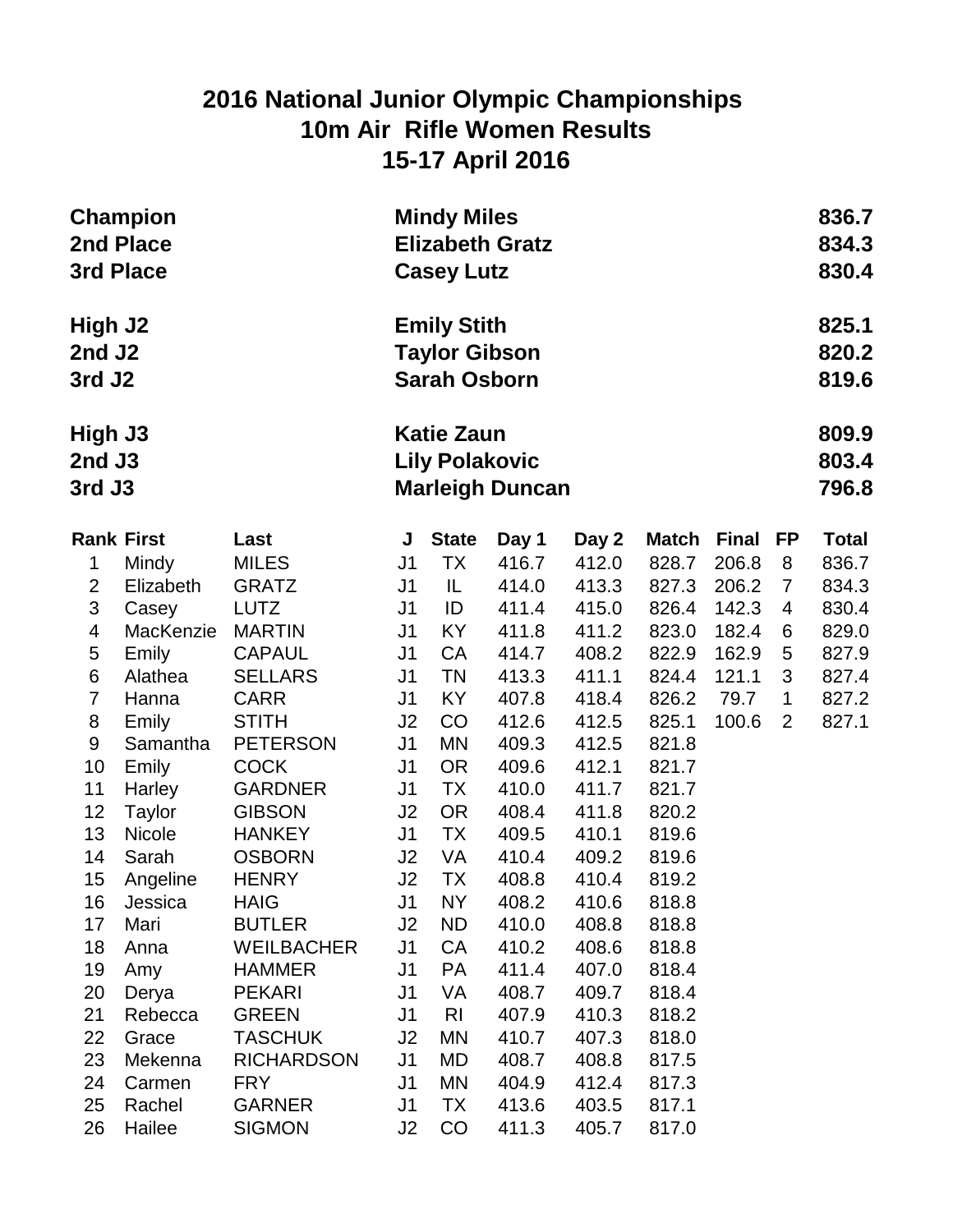| 27 | Elizabeth     | <b>MARSH</b>      | J <sub>1</sub> | AR             | 407.3 | 408.3 | 815.6 |
|----|---------------|-------------------|----------------|----------------|-------|-------|-------|
| 28 | <b>Bailey</b> | <b>POWELL</b>     | J <sub>1</sub> | <b>NM</b>      | 408.0 | 407.4 | 815.4 |
| 29 | Sarah         | <b>HICKEY</b>     | J <sub>1</sub> | MD             | 411.6 | 403.5 | 815.1 |
| 30 | Abby          | <b>VOTAVA</b>     | J <sub>1</sub> | CO             | 404.8 | 409.3 | 814.1 |
| 31 | Hanna         | <b>VIRGA</b>      | J <sub>1</sub> | AZ             | 408.3 | 405.6 | 813.9 |
| 32 | Kayla         | <b>GADEKEN</b>    | J <sub>1</sub> | <b>NE</b>      | 407.3 | 406.4 | 813.7 |
| 33 | Abigail       | <b>GORDON</b>     | J2             | <b>TX</b>      | 409.5 | 403.9 | 813.4 |
| 34 | Cierra        | <b>TERRIZZI</b>   | J <sub>1</sub> | PA             | 406.6 | 406.4 | 813.0 |
| 35 | Jenna         | <b>BETHEA</b>     | J <sub>1</sub> | GA             | 406.7 | 405.9 | 812.6 |
| 36 | Cathryn       | <b>PAPASODORA</b> | J <sub>1</sub> | AK             | 403.4 | 408.8 | 812.2 |
| 37 | Ariel         | <b>HALL</b>       | J2             | TX             | 408.0 | 404.1 | 812.1 |
| 38 | Meike         | <b>DREWELL</b>    | J <sub>1</sub> | <b>TX</b>      | 411.2 | 400.7 | 811.9 |
| 39 | Ruby          | <b>GOMES</b>      | J2             | R <sub>l</sub> | 402.5 | 408.8 | 811.3 |
| 40 | Jacqueline    | <b>DAILEY</b>     | J <sub>1</sub> | CO             | 405.2 | 406.0 | 811.2 |
| 41 | Torrance      | <b>KANG</b>       | J <sub>1</sub> | <b>MD</b>      | 401.1 | 409.9 | 811.0 |
| 42 | Calista       | <b>SMOYER</b>     | J2             | PA             | 400.5 | 410.1 | 810.6 |
| 43 | Kelcy         | <b>MCGRATH</b>    | J2             | AK             | 404.5 | 406.1 | 810.6 |
| 44 | Catherine     | <b>MILLER</b>     | J <sub>1</sub> | <b>TN</b>      | 405.7 | 404.7 | 810.4 |
| 45 | Morgan        | <b>PHILLIPS</b>   | J <sub>1</sub> | <b>MD</b>      | 397.5 | 412.4 | 809.9 |
| 46 | Katie         | <b>ZAUN</b>       | J3             | <b>ND</b>      | 407.7 | 402.2 | 809.9 |
| 47 | Jesse         | <b>MOYER</b>      | J <sub>1</sub> | PA             | 403.0 | 406.5 | 809.5 |
| 48 | Emily         | <b>HAAG</b>       | J <sub>1</sub> | <b>ND</b>      | 404.4 | 404.8 | 809.2 |
| 49 | Julia         | <b>HATCH</b>      | J <sub>1</sub> | VT             | 401.2 | 406.5 | 807.7 |
| 50 | Alana         | KELLY             | J <sub>1</sub> | GA             | 405.8 | 401.7 | 807.5 |
| 51 | Kristen       | <b>HEMPHILL</b>   | J2             | <b>TX</b>      | 401.8 | 405.4 | 807.2 |
| 52 | Kendra        | <b>JACOBS</b>     | J <sub>1</sub> | <b>SD</b>      | 406.1 | 401.1 | 807.2 |
| 53 | Lilly         | VONDERAU          | J <sub>1</sub> | <b>AL</b>      | 402.1 | 404.6 | 806.7 |
| 54 | Kamilla       | <b>KISCH</b>      | J2             | MN             | 403.6 | 402.5 | 806.1 |
| 55 | Amberlie      | <b>EZELL</b>      | J <sub>1</sub> | <b>OR</b>      | 403.7 | 402.4 | 806.1 |
| 56 | Olivia        | <b>GRATZ</b>      | J2             | IL             | 398.7 | 407.3 | 806.0 |
| 57 | Sabrina       | <b>KEENAN</b>     | J <sub>1</sub> | <b>WA</b>      | 403.2 | 402.8 | 806.0 |
| 58 | Erika         | <b>HOFFMAN</b>    | J1             | MD             | 396.4 | 409.4 | 805.8 |
| 59 | Elizabeth     | <b>DUTTON</b>     | J2             | <b>NH</b>      | 402.4 | 403.4 | 805.8 |
| 60 | Madison       | <b>SNYDER</b>     | J <sub>1</sub> | <b>NE</b>      | 403.3 | 402.1 | 805.4 |
| 61 | <b>Molly</b>  | <b>MCGHIN</b>     | J2             | GA             | 403.9 | 401.4 | 805.3 |
| 62 | Siarra        | <b>CRUM</b>       | J <sub>1</sub> | PA             | 400.4 | 404.4 | 804.8 |
| 63 | Sydney        | <b>PERRY</b>      | J <sub>1</sub> | ΚY             | 401.5 | 403.2 | 804.7 |
| 64 | Elena         | KIM               | J <sub>1</sub> | VA             | 403.9 | 400.5 | 804.4 |
| 65 | Chloe         | <b>ODLE</b>       | J2             | <b>TN</b>      | 402.9 | 401.3 | 804.2 |
| 66 | Margaret      | <b>OBERLE</b>     | J2             | CO             | 399.5 | 404.1 | 803.6 |
| 67 | Samantha      | <b>MILLER</b>     | J2             | <b>NM</b>      | 400.0 | 403.6 | 803.6 |
| 68 | Lilly         | <b>POLAKOVIC</b>  | J3             | CA             | 402.3 | 401.1 | 803.4 |
| 69 | Emily         | <b>FITZGERALD</b> | J2             | <b>NM</b>      | 395.5 | 407.8 | 803.3 |
| 70 | Dana          | <b>BOWEN</b>      | J2             | GA             | 401.9 | 401.3 | 803.2 |
| 71 | Malori        | <b>BROWN</b>      | J2             | <b>TX</b>      | 400.9 | 402.3 | 803.2 |
| 72 | Rachel        | <b>KIMBELL</b>    | J <sub>1</sub> | GA             | 404.0 | 399.2 | 803.2 |
| 73 | <b>Bailey</b> | <b>URBACH</b>     | J <sub>1</sub> | <b>NH</b>      | 400.5 | 402.6 | 803.1 |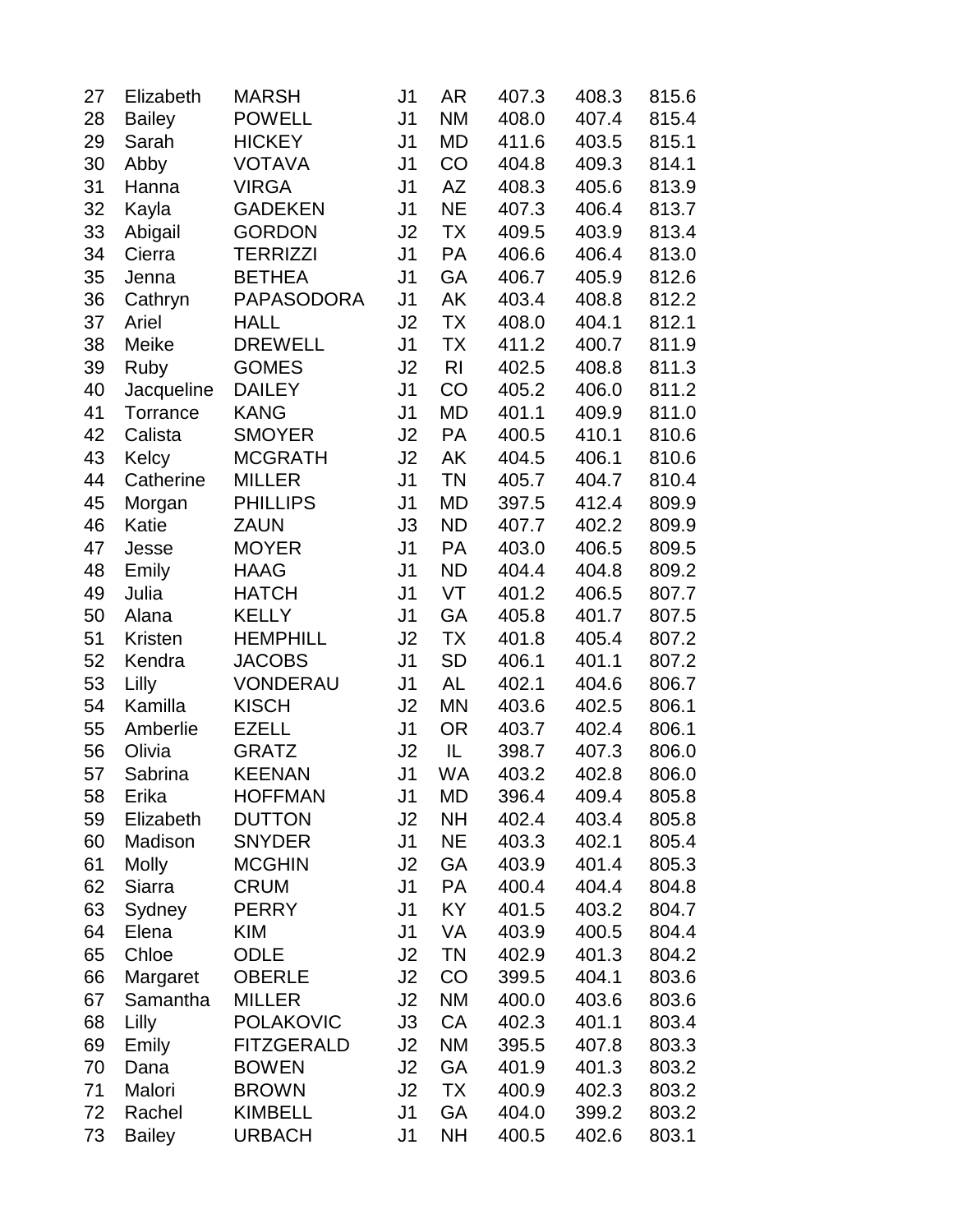| 74  | <b>Jennifer</b> | <b>PLOCINIK</b>   | J <sub>1</sub> | PA        | 395.6 | 407.3 | 802.9 |
|-----|-----------------|-------------------|----------------|-----------|-------|-------|-------|
| 75  | Ashley          | <b>SWEARINGEN</b> | J <sub>2</sub> | <b>WY</b> | 403.6 | 399.1 | 802.7 |
| 76  | Olivia          | <b>FRANCISCO</b>  | J <sub>2</sub> | CO        | 402.4 | 400.3 | 802.7 |
| 77  | Haylee          | <b>SCHOENROCK</b> | J <sub>1</sub> | <b>TX</b> | 399.2 | 403.4 | 802.6 |
| 78  | Sarah           | <b>SAWICKI</b>    | J <sub>1</sub> | <b>NJ</b> | 398.2 | 404.1 | 802.3 |
| 79  | Mary            | <b>PRATT</b>      | J <sub>1</sub> | GA        | 399.9 | 402.2 | 802.1 |
| 80  | Mallory         | <b>THOMPSON</b>   | J <sub>1</sub> | KY        | 401.3 | 399.9 | 801.2 |
| 81  | Abigail         | <b>WENSELL</b>    | J <sub>1</sub> | FL        | 401.3 | 399.6 | 800.9 |
| 82  | Claire          | ZANTI             | J <sub>1</sub> | VA        | 403.3 | 397.2 | 800.5 |
| 83  | Jordan          | <b>MILLER</b>     | J <sub>1</sub> | VA        | 398.3 | 402.1 | 800.4 |
| 84  | Maranda         | <b>NELSON</b>     | J <sub>1</sub> | MT        | 396.8 | 402.9 | 799.7 |
| 85  | Ibby            | <b>LORENTZ</b>    | J2             | МT        | 398.2 | 401.5 | 799.7 |
| 86  | Kristen         | <b>MANTEL</b>     | J <sub>1</sub> | <b>NY</b> | 397.8 | 401.5 | 799.3 |
| 87  | Amity           | <b>ERMARTH</b>    | J2             | VA        | 398.0 | 401.0 | 799.0 |
| 88  | Haley           | <b>CASTILLO</b>   | J <sub>1</sub> | <b>NM</b> | 398.0 | 401.0 | 799.0 |
| 89  | Sarah           | <b>FINK</b>       | J <sub>1</sub> | PA        | 397.0 | 401.9 | 798.9 |
| 90  | Jamie           | <b>HETRICK</b>    | J <sub>1</sub> | <b>MD</b> | 400.3 | 398.5 | 798.8 |
| 91  | Macey           | <b>WAY</b>        | J2             | CO        | 388.6 | 409.9 | 798.5 |
| 92  | Taylor          | <b>HAFFNER</b>    | J2             | <b>TX</b> | 397.8 | 400.6 | 798.4 |
| 93  | Annabelle       | <b>STANEC</b>     | J2             | Oh        | 390.9 | 407.3 | 798.2 |
| 94  | Karleigh        | <b>GAUSE</b>      | J <sub>1</sub> | <b>ND</b> | 400.4 | 397.8 | 798.2 |
| 95  | Elizabeth       | <b>BARK</b>       | J <sub>1</sub> | <b>MD</b> | 403.7 | 394.5 | 798.2 |
| 96  | MacKenzie       | <b>VAN PATTEN</b> | J2             | ID        | 395.0 | 402.8 | 797.8 |
| 97  | Elizabeth       | <b>EWERT</b>      | J2             | <b>MN</b> | 398.6 | 398.9 | 797.5 |
| 98  | Maggie          | <b>MASON</b>      | J <sub>1</sub> | GA        | 396.6 | 400.7 | 797.3 |
| 99  | Lauryn          | <b>CINADR</b>     | J <sub>1</sub> | Oh        | 400.3 | 397.0 | 797.3 |
| 100 | Malinda         | <b>MALENFANT</b>  | J <sub>1</sub> | AK        | 401.6 | 395.4 | 797.0 |
| 101 | Nadine          | <b>AHOLA</b>      | J <sub>1</sub> | CA        | 396.6 | 400.3 | 796.9 |
| 102 | Kristyn         | <b>TRUMP</b>      | J <sub>1</sub> | PA        | 391.9 | 405.0 | 796.9 |
| 103 | Kaitlin         | <b>KORINEK</b>    | J <sub>1</sub> | PA        | 397.9 | 399.0 | 796.9 |
| 104 | Marleigh        | <b>DUNCAN</b>     | J3             | <b>NC</b> | 395.1 | 401.7 | 796.8 |
| 105 | Kaitlyn         | <b>KUTZ</b>       | J2             | СT        | 397.1 | 399.5 | 796.6 |
| 106 | Angelique       | <b>MARA</b>       | J <sub>1</sub> | HI        | 402.7 | 393.7 | 796.4 |
| 107 | Megan           | <b>TAYLOR</b>     | J <sub>1</sub> | ТX        | 400.9 | 395.5 | 796.4 |
| 108 | Sarah           | <b>SUTTON</b>     | J <sub>1</sub> | Oh        | 397.2 | 398.9 | 796.1 |
| 109 | Rachel          | <b>BENESH</b>     | J <sub>1</sub> | CA        | 399.7 | 396.1 | 795.8 |
| 110 | Lily            | <b>GRAHAM</b>     | J <sub>1</sub> | <b>NJ</b> | 395.3 | 400.4 | 795.7 |
| 111 | Rebecca         | <b>SPENCER</b>    | J2             | PA        | 395.1 | 400.3 | 795.4 |
| 112 | Maddison        | <b>KORTHAS</b>    | J <sub>1</sub> | МT        | 394.5 | 400.7 | 795.2 |
| 113 | Kimberlee       | <b>NETTLES</b>    | J <sub>1</sub> | GA        | 400.2 | 394.9 | 795.1 |
| 114 | Amy             | <b>GENTRY</b>     | J <sub>1</sub> | Ak        | 397.3 | 397.5 | 794.8 |
| 115 | Veronica        | <b>DELMAR</b>     | J2             | CA        | 395.6 | 399.1 | 794.7 |
| 116 | Maria           | ROSA-NIEVES       | J <sub>2</sub> | <b>ND</b> | 395.1 | 399.1 | 794.2 |
| 117 | Melanie         | WEST              | J <sub>1</sub> | MI        | 394.3 | 399.6 | 793.9 |
| 118 | Mackenzie       | <b>CONANT</b>     | J2             | МA        | 394.1 | 399.3 | 793.4 |
| 119 | Claire          | <b>SPINA</b>      | J <sub>1</sub> | VA        | 395.7 | 397.7 | 793.4 |
| 120 | Isabel          | <b>LESSEIG</b>    | J2             | ΑK        | 394.1 | 398.8 | 792.9 |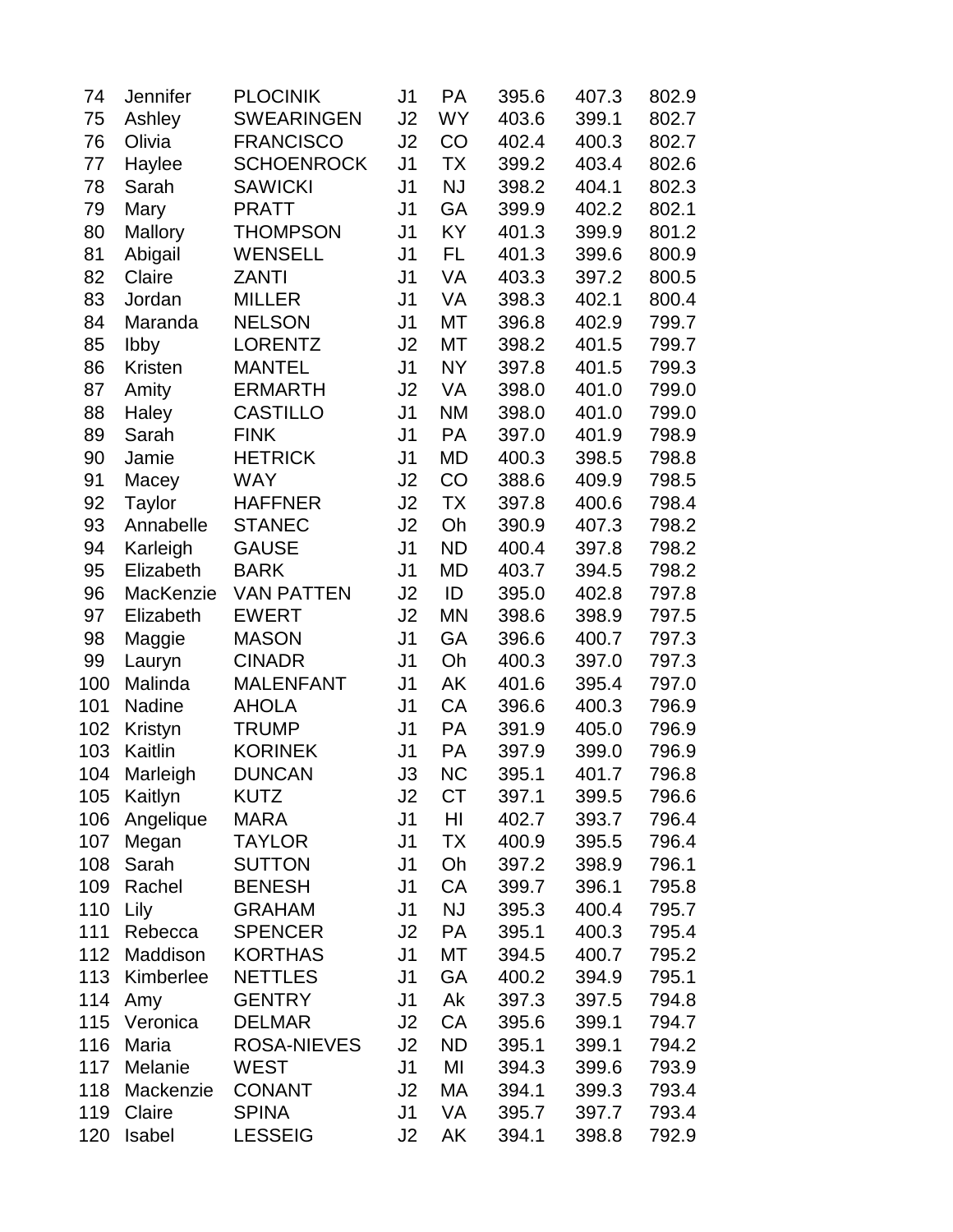| 121 | Amanda         | <b>HINTZ</b>       | J <sub>2</sub> | <b>ND</b> | 397.5 | 395.4 | 792.9 |
|-----|----------------|--------------------|----------------|-----------|-------|-------|-------|
| 122 | Hayley         | <b>CARROLL</b>     | J <sub>1</sub> | VA        | 392.1 | 400.6 | 792.7 |
| 123 | Abigail        | <b>JOHNSON</b>     | J <sub>1</sub> | GA        | 403.3 | 389.2 | 792.5 |
| 124 | MacKenzie      | <b>STRAUCH</b>     | J3             | MT        | 396.0 | 396.3 | 792.3 |
| 125 | Delaney        | <b>REECE</b>       | J <sub>1</sub> | ΑK        | 391.9 | 400.3 | 792.2 |
| 126 | Emmie          | <b>SELLERS</b>     | J2             | CO        | 398.4 | 393.7 | 792.1 |
| 127 | Addy           | <b>BURROW</b>      | J2             | GA        | 397.6 | 394.4 | 792.0 |
| 128 | Abby           | <b>MONIQUE</b>     | J <sub>1</sub> | МA        | 397.5 | 394.3 | 791.8 |
| 129 | <b>Brianna</b> | <b>SHAW</b>        | J <sub>1</sub> | KS        | 397.6 | 394.2 | 791.8 |
| 130 | Adriana        | <b>HICKERSON</b>   | J2             | <b>TN</b> | 394.3 | 397.4 | 791.7 |
| 131 | Emily          | <b>ROBINSON</b>    | J2             | <b>MD</b> | 396.4 | 394.8 | 791.2 |
| 132 | Erin           | YOUNG              | J2             | CO        | 394.3 | 396.7 | 791.0 |
| 133 | Morgan         | <b>KREB</b>        | J3             | CO        | 397.7 | 393.3 | 791.0 |
| 134 | Claire         | <b>O'NEEL</b>      | J2             | <b>MD</b> | 397.8 | 393.1 | 790.9 |
| 135 | Martina        | <b>GRATZ</b>       | J3             | IL        | 399.4 | 391.5 | 790.9 |
| 136 | Christina      | <b>HOLDEN</b>      | J1             | Oh        | 394.1 | 396.7 | 790.8 |
| 137 | Madyson        | <b>PACK</b>        | J2             | CA        | 394.0 | 396.0 | 790.0 |
| 138 | Stephanie      | <b>NIELSEN</b>     | J2             | <b>NM</b> | 393.9 | 396.0 | 789.9 |
| 139 | Aliya          | <b>BUTT</b>        | J2             | МA        | 394.0 | 395.8 | 789.8 |
| 140 | Jessica        | <b>BOYCE</b>       | J2             | UT        | 399.9 | 388.3 | 788.2 |
| 141 | Maliya         | <b>HILLMAN</b>     | J <sub>1</sub> | WA        | 394.1 | 394.0 | 788.1 |
| 142 | Micaela        | <b>LEFEVER</b>     | J <sub>1</sub> | PA        | 398.1 | 390.0 | 788.1 |
| 143 | <b>Dallas</b>  | <b>RICHINS</b>     | J2             | AZ        | 397.9 | 390.1 | 788.0 |
| 144 | Paige          | <b>PRUDEN</b>      | J <sub>1</sub> | <b>TX</b> | 389.1 | 398.7 | 787.8 |
| 145 | Ashlay         | <b>STACY</b>       | J2             | GA        | 392.3 | 395.3 | 787.6 |
| 146 | Dana           | <b>BUESSELER</b>   | J <sub>1</sub> | <b>MN</b> | 392.5 | 394.2 | 786.7 |
| 147 | Lillian        | <b>HERRING</b>     | J2             | PA        | 390.3 | 396.2 | 786.5 |
| 148 | Kaycee         | <b>SZYMANSKI</b>   | J2             | <b>SD</b> | 395.6 | 390.5 | 786.1 |
| 149 | Megan          | <b>LANHAM</b>      | J <sub>1</sub> | CO        | 394.2 | 391.6 | 785.8 |
| 150 | Dawn           | <b>MCILWAIN</b>    | J3             | CA        | 389.7 | 395.7 | 785.4 |
| 151 | Jessica        | <b>KELLEY</b>      | J <sub>1</sub> | VA        | 391.2 | 394.2 | 785.4 |
| 152 | Randi          | <b>LOUDIN</b>      | J <sub>1</sub> | ID        | 395.3 | 389.7 | 785.0 |
| 153 | Becca          | <b>LAMB</b>        | J2             | VA        | 387.9 | 396.7 | 784.6 |
| 154 | Sarah          | <b>FRANTZ</b>      | J3             | PA        | 394.2 | 390.3 | 784.5 |
| 155 | <b>Belle</b>   | <b>TONEY</b>       | J <sub>1</sub> | <b>NM</b> | 393.6 | 390.8 | 784.4 |
| 156 | <b>Natalie</b> | <b>KATSUYAMA</b>   | J3             | CA        | 388.2 | 395.1 | 783.3 |
| 157 | Grayson        | <b>WHEELER</b>     | J2             | VA        | 388.1 | 395.1 | 783.2 |
| 158 | Kristen        | <b>DERTING</b>     | J2             | <b>OR</b> | 389.9 | 393.1 | 783.0 |
| 159 | Elise          | <b>WOOD</b>        | J2             | AK        | 393.2 | 389.7 | 782.9 |
| 160 | Simmons        | <b>DUNCAN</b>      | J2             | <b>NC</b> | 392.4 | 389.2 | 781.6 |
| 161 | <b>Nicole</b>  | <b>MITTON</b>      | J2             | МA        | 393.4 | 388.2 | 781.6 |
| 162 | Emily          | <b>VANNORTWICK</b> | J <sub>1</sub> | AK        | 387.5 | 393.7 | 781.2 |
| 163 | Kayla          | <b>HITSHEW</b>     | J2             | TX        | 389.4 | 391.4 | 780.8 |
| 164 | Sarah          | <b>SCHNUPP</b>     | J <sub>1</sub> | ME        | 396.0 | 384.8 | 780.8 |
| 165 | Leah           | <b>MCDOLE</b>      | J <sub>1</sub> | Oh        | 389.3 | 390.8 | 780.1 |
| 166 | Jenni          | <b>MERRION</b>     | J <sub>1</sub> | AΚ        | 395.9 | 384.0 | 779.9 |
| 167 | Madelynn       | <b>ERICKSON</b>    | J3             | СA        | 391.6 | 387.9 | 779.5 |